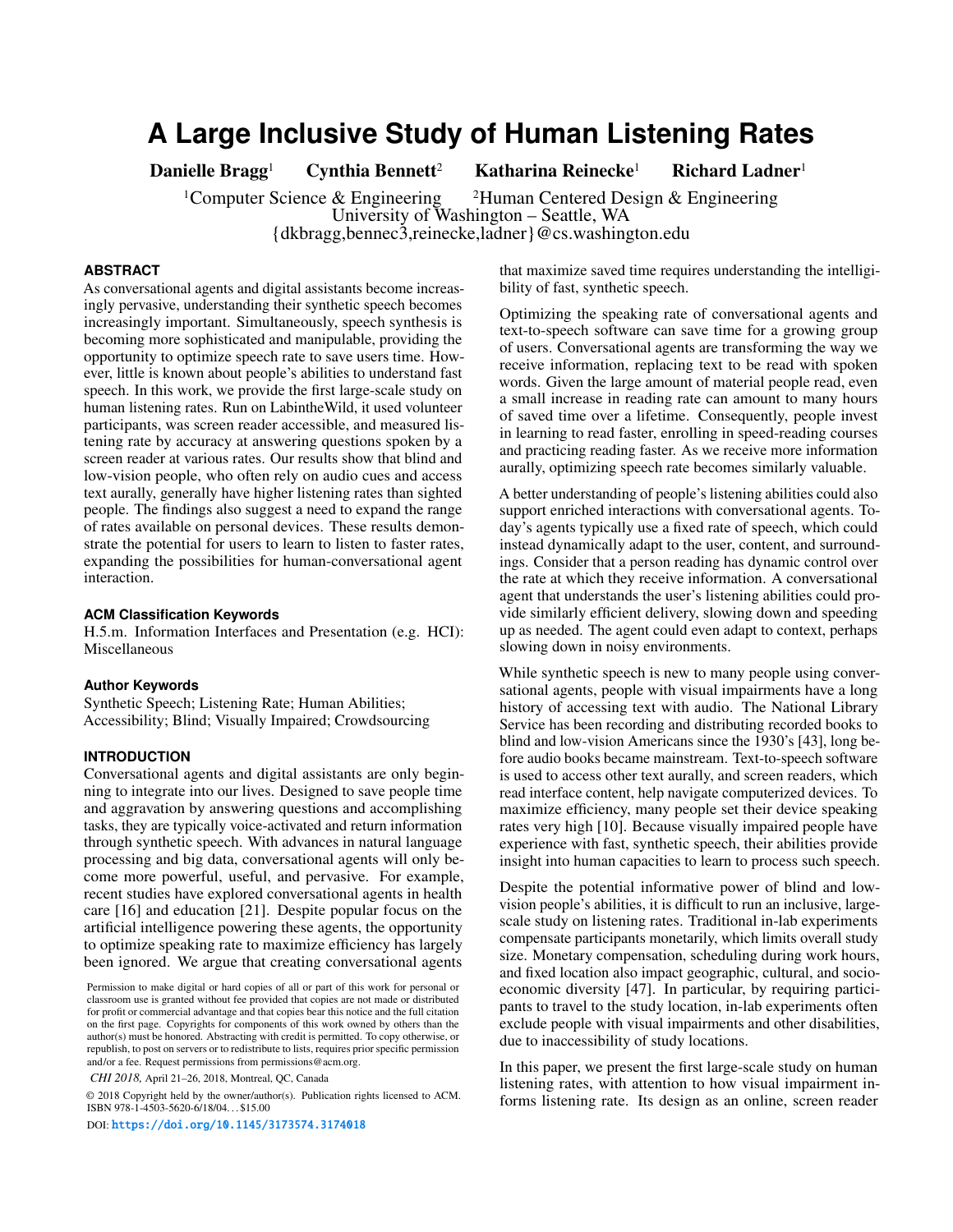accessible, volunteer-based study removed some participation barriers faced by previous studies. Participants listened to a series of clips read by synthetic speech and answered a variety of questions about what they heard. Our results show that blind and low-vision listeners had higher listening rates, likely attributable to early exposure to fast, synthetic speech. We position these results to motivate future research expanding possibilities for human-conversational agent interaction to consider not just interaction at speeds that a human speaks, but to explore ways to make these interactions more effcient and productive by teaching users to understand faster speeds.

Our main contributions are:

- We conduct the frst large, inclusive, online study on human listening rates with 453 volunteer participants, demonstrating the feasibility of attaining volunteer crowdworkers for audio tasks, including people with disabilities.
- Using the data gathered, we analyzed the intelligibility of fast, synthetic speech, developing models of people's listening rates, and assessing the impact of text complexity.
- Our results show that synthetic speech is intelligible to many people at rates much faster than typical human speaking rates, suggesting that there is room to increase and optimize conversational agent speaking rates to save users time.
- The superior performance of young, visually impaired participants suggests that early exposure to synthetic speech increases ability to process fast synthetic speech, which could beneft everyone if fast listening is part of our future.

## **RELATED WORK**

Our online study on listening abilities is informed by an understanding of how the human brain processes spoken language, developments in synthetic speech generation, past (smaller) studies on listening abilities, and the potential of online studies to study perceptual phenomena. Our work supports previous fndings that visually impaired people typically outperform sighted people at listening tasks, and provides a model for validating prior in-lab listening studies by reaching a larger, more diverse population.

## **Psychoacoustics of Speech Perception**

The process of converting speech to words with meanings is complex, spanning the felds of biology, psychology, physics, electronic engineering, chemistry, and computer science. Speech perception begins with an acoustic stimulus hitting the ear. At the inner ear, it vibrates the organ of Corti, which causes hair cells there to send signals to the auditory nerve. These impulses travel to the primary auditory cortex, where phonemes, individual sounds comprising words, are recognized. They also travel to Wernicke's area and other brain regions, which identify words and retrieve associated meanings. The exact roles of different brain regions in this process is an open area of research [\[46\]](#page-10-2).

Several psychophysical models exist for how the brain converts audio signals to words [\[2\]](#page-8-1). Some models center around segmenting sounds into words (e.g., [\[35,](#page-9-2) [11\]](#page-8-2)). In such models, words are recognized as the word utterance fnishes. However, these models do not account for accurate recognition of word sequences with ambiguous word boundaries. Other models account for this ability by assuming that the brain computes multiple sets of words and word parts that plausibly match the incoming audio (e.g., revised cohort [\[34\]](#page-9-3), and TRACE [\[36\]](#page-9-4) models). More recent research entirely rejects that speech is processed sequentially, instead assuming that future sounds impact interpretation of past sounds and words (e.g., [\[12\]](#page-9-5)). While our understanding of speech processing has advanced signifcantly, psychoacoustics is still an active research area.

## **Speech Synthesis**

Speech synthesis is used by computers to produce human-like speech. During speech synthesis, the text is frst broken down into sound units. In *concatenative synthesis*, these units are translated into audio by piecing together pre-recorded units of real human speech (e.g., [\[9,](#page-8-3) [54,](#page-10-3) [42\]](#page-10-4)). When the domain is limited, entire words can be stored, but typically word parts are needed for greater fexibility. In *formant synthesis*, the text is translated into audio entirely synthetically using a model of speech generation (e.g., [\[30\]](#page-9-6)) or speech acoustics (e.g., [\[60\]](#page-10-5)).

Making intelligible, natural-sounding synthetic speech is difficult. Concatenative synthesis can distort speech, due to diffculties matching the text to a collection of recordings. Formant synthesis does not suffer from these distortion problems, but can sound unnatural, as it is difficult to model human speech. Pronunciation sometimes depends on context, but understanding natural language in real-time is not solved. For example, systems must handle words with identical spelling but different pronunciations (e.g.,: "wind" as a noun vs. verb). This research is driven by industry as well as academia, with the emergence of digital assistants (e.g., Alexa, Siri, Cortana, and Google Assistant), and other speech-driven apps (e.g., text-to-speech, and GPS systems).

The blind and low-vision community has a longer experience with synthetic speech. Screen readers, which emit synthetic speech, are this group's most popular assistive technology [\[33\]](#page-9-7). A screen reader is software that converts interfaces and digital text into spoken text, allowing users to navigate interfaces and access text without sight. Popular screen readers include ChromeVox [\[18\]](#page-9-8), JAWS [\[55\]](#page-10-6), NVDA [\[1\]](#page-8-4), TalkBack [\[19\]](#page-9-9), VoiceOver [\[4\]](#page-8-5), and Window-Eyes [\[39\]](#page-10-7) (recently discontinued). Screen readers typically allow users to choose a voice and speed. Newly blind people prefer voices and speeds resembling human speech (concatenative synthesis), while experienced screen reader users prefer voices more resilient to distortion at high speeds (formant synthesis), and save time by setting them to high speeds, even reaching 500 words per minute [\[10\]](#page-8-0), compared to a normal speaking rate of 120-180 words per minute [\[40\]](#page-10-8).

#### **Listening Abilities of People with Visual Impairments**

People with visual impairments, and in particular congenitally blind people, often outperform their sighted peers on a variety of auditory tasks. In terms of musical abilities, blind people are generally better at identifying relative pitch (e.g., [\[20\]](#page-9-10)), and are more likely to have perfect pitch, the ability to identify absolute sound frequencies (e.g., [\[23,](#page-9-11) [53\]](#page-10-9)). Blind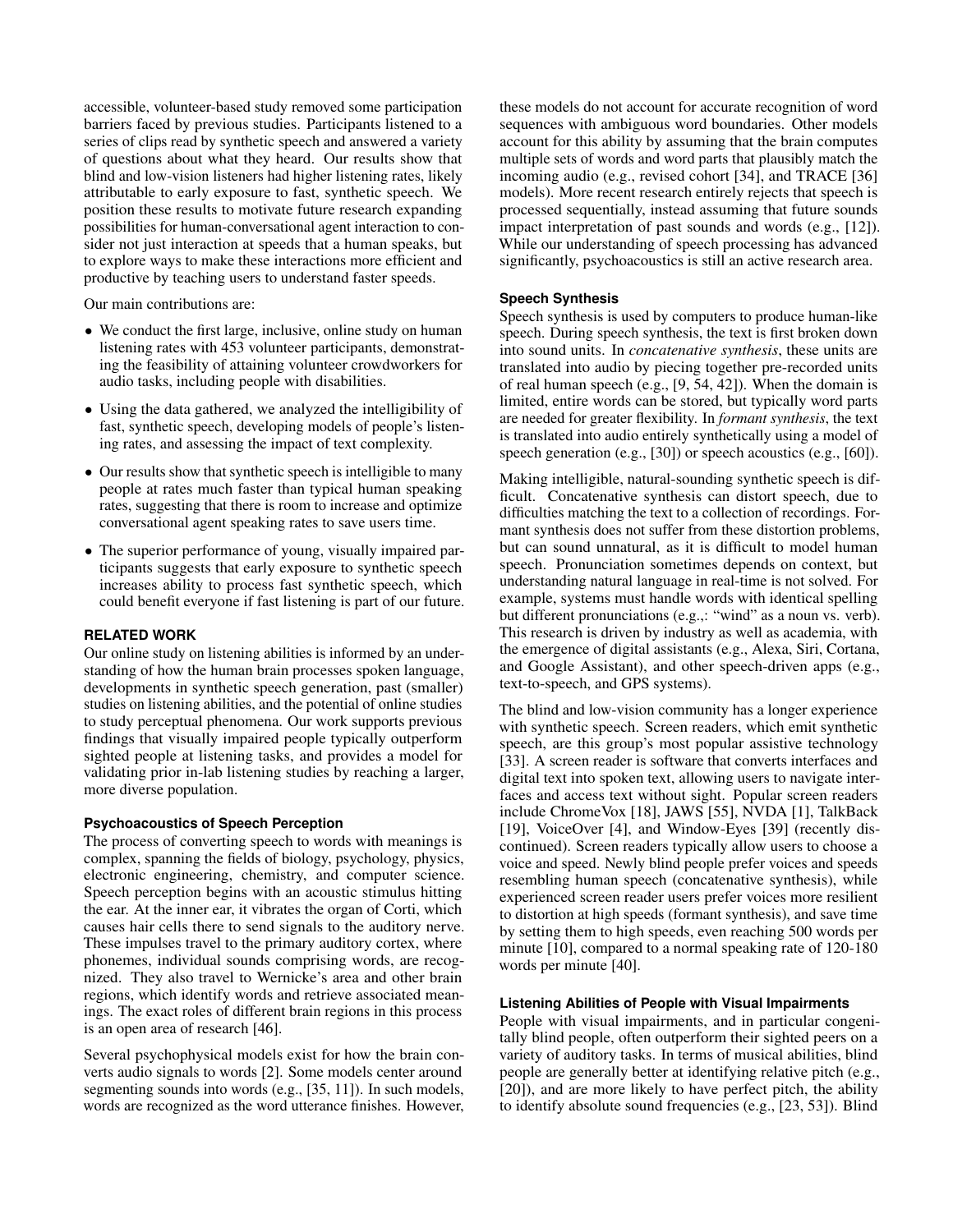people are also typically better at sound localization [\[65,](#page-11-0) [52\]](#page-10-10), and process auditory stimuli faster [\[50\]](#page-10-11). Some blind people also use echolocation to understand their surroundings [\[31\]](#page-9-12). Experts can even ride bikes without hitting obstacles [\[38\]](#page-9-13) and achieve spatial resolution comparable to peripheral vision [\[58\]](#page-10-12). Blind people excel at high-level cognitive functions as well, including processing words and sentences faster (e.g., [\[48\]](#page-10-13)), and remembering auditory stimuli (e.g., [\[28\]](#page-9-14)).

It is possible that these blind "superabilities" result from blind people's brains processing information differently from sighted people's brains [\[59\]](#page-10-14). Much of this evidence comes from brain scans taken while people perform tasks or are exposed to stimuli. Studies have shown that blind people use the visual cortex, a region traditionally thought to be reserved for processing visual stimuli, for other cognitive processes [\[51,](#page-10-15) [67,](#page-11-1) [59\]](#page-10-14). Such work provides evidence that our brains have a degree of plasticity, and that regions previously thought to be used exclusively for specifc functions, and in particular sensory input, can be used for other purposes [\[3,](#page-8-6) [26\]](#page-9-15).

One source of controversy is whether the onset of blindness affects people's auditory abilities, and if so, how much. Some studies suggest that the age of onset for blindness determines whether a person will have heightened auditory abilities (e.g,. [\[66\]](#page-11-2)). These studies align with the fact that early childhood is a major time of cerebral growth and development, and suggest that the brain adapts more effectively during that time. However, other studies provide evidence that people can adapt both behaviorally and neurologically later in life (e.g., [\[49\]](#page-10-16)). Such conficting results highlight the need for larger studies on the relation between age, visual impairment, and listening abilities, which we provide in our online study.

## **Listening Rate Studies**

Past studies on human listening rates are small, $<sup>1</sup>$  and have not</sup> always included blind or low-vision listeners (see [\[14\]](#page-9-16)). More recently a push has been made to include people with visual impairments, given their extensive use of text-to-speech (e.g., [\[5\]](#page-8-7)). Since then, studies have compared sighted and visually impaired listeners (e.g., [\[6\]](#page-8-8)). Studies have also compared the intelligibility of speech produced by different mechanisms, including natural speech, formant synthesis, and concatenative synthesis (e.g.,  $[41]$ ), and compared efficiency of single vs multi-track speech (e.g., [\[22\]](#page-9-17)).

These studies have employed diverse methods for assessing listening rate. Comprehension questions (e.g., [\[45\]](#page-10-18)), word identifcation tasks (e.g., [\[6\]](#page-8-8)), and transcription or repetition tasks (e.g., [\[57,](#page-10-19) [5\]](#page-8-7)) have been used. Some studies also use subjective metrics (e.g., [\[41,](#page-10-17) [61,](#page-10-20) [5\]](#page-8-7)). Choice of test materials and questions is important, as using even different lengths of text can lead to different conclusions [\[14\]](#page-9-16). In our study, we use three types of test questions to help account for this disparity.

Past study results sometimes confict, even when using similar tests. Many studies conclude that blind or visually impaired people can comprehend speech at faster rates (e.g., [\[57,](#page-10-19) [41,](#page-10-17) [61\]](#page-10-20)). However, other studies have found no signifcant difference between these groups (e.g., [\[45\]](#page-10-18)). Evidence that other

<span id="page-2-0"></span><sup>1</sup>Max participants: visually impaired 36 [\[57\]](#page-10-19), sighted 65 [\[45\]](#page-10-18).

factors, such as age and practice, impacts listening abilities has also emerged (e.g., [\[57\]](#page-10-19)). Conficting study results and the complexity of factors impacting listening rate suggest the need for a large-scale study on listening rates, such as ours.

## **Online Perceptual Studies**

Crowdsourcing is a powerful tool for running large-scale experiments. Researchers have demonstrated the validity of online experiments by replicating in-lab results using online participants (e.g., [\[25,](#page-9-18) [44,](#page-10-21) [17\]](#page-9-19)). Past studies have generally focused on visual perception, for example evaluating shape and color similarity [\[13\]](#page-9-20) or visualization techniques [\[24\]](#page-9-21). More recently, the development of crowdsourced transcription systems demonstrates that audio tasks can also be effectively crowd-sourced (e.g., Legion: Scribe [\[32\]](#page-9-22) and Respeak [\[62\]](#page-10-22)). While visually impaired workers could be valuable for auditory tasks, to the best of our knowledge, such tasks have not been made accessible to people with visual impairments, until now.

For our study, we used LabintheWild [\[47\]](#page-10-1), a platform that motivates participation through self-discovery, providing information about the participant's performance compared to peers at the end of each study. Volunteer-based platforms like LabintheWild have been shown to reach larger, more diverse populations than crowdsourcing platforms with monetary compensation (e.g., [\[63,](#page-11-3) [64,](#page-11-4) [29,](#page-9-23) [15\]](#page-9-24)). In addition, experiments conducted on LabintheWild have been shown to accurately replicate the results of controlled laboratory studies [\[47\]](#page-10-1). In this work, we extend the space of volunteer-based crowdsourced experiments to include studies with auditory tasks.

# **STUDY**

To help inform the optimization of speaking rates for conversational agents, we conducted a short (5-10 min) online study on LabintheWild to evaluate the intelligibility of fast, synthetic speech. The study was designed to answer three main questions:

- 1. What synthetic speaking rates are typically intelligible?
- 2. How do demographic factors, including visual impairment and age, impact listening rate?
- 3. Can people with visual impairments process higher synthetic speaking rates than sighted people, and if so, to what extent does practice with screen readers account for this superior ability?

We crowdsourced the study to reach a larger participant pool than previous lab experiments, and to facilitate participation by blind and low-vision participants, who often face obstacles to participating in lab studies due to transportation inaccessibility. The online study was made fully accessible to include people with visual impairments and other disabilities, who are often excluded from crowd work [\[68\]](#page-11-5).

## **Question Types**

The study employed three types of questions to evaluate participants' listening rate. They measure three different aspects of speech intelligibility: individual word recognition, sentence comprehension, and sentence recognition.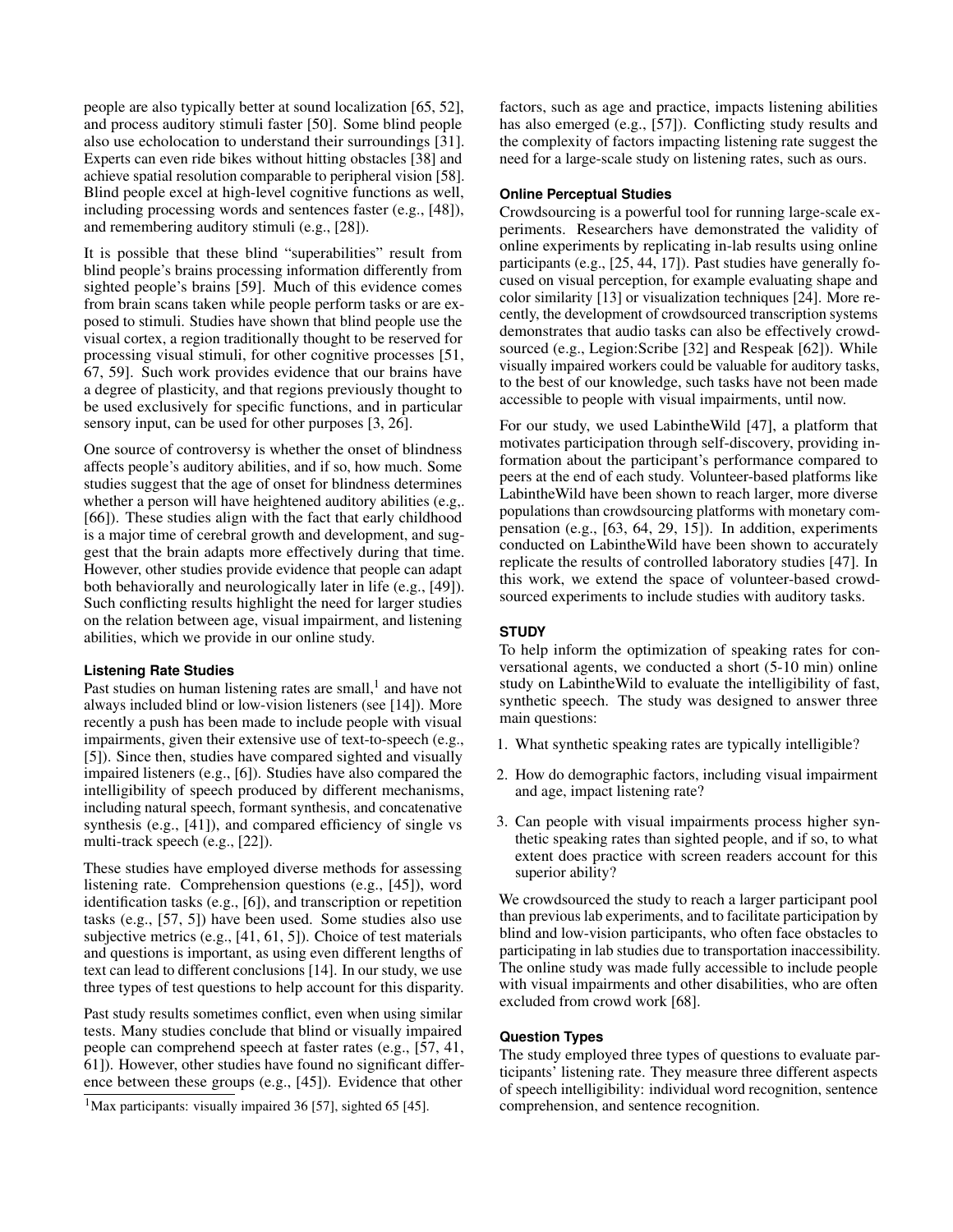- 1. Rhyme test: measures word recognition by playing a single recorded word, and asking the participant to identify it from a list of six rhyming options (e.g., went, sent, bent, dent, tent, rent). We used 50 sets of rhyming words (300 words total), taken from the Modifed Rhyme Test [\[27\]](#page-9-25), a standard test used to evaluate auditory comprehension.
- 2. Yes/no questions: measures sentence comprehension by playing a recorded question with a yes/no answer, and asking if the answer is "yes" or "no" (e.g., Do all animals speak fuent French?). We used 200 questions (100 "yes" and 100 "no") chosen randomly from MindPixel [\[37\]](#page-9-26), a large dataset of crowdsourced questions.
- 3. Transcription: measures sentence recognition by playing a recorded simple sentence, and asking for a transcription. To create the statements, we converted 100 "yes"-answered MindPixel questions into statements. (ex: "Do bananas grow on trees?" became "Bananas grow on trees.")

## **Procedure**

The study was designed as a single-page web application. It consisted of three main parts: 1) basic demographic questions and questions about participants' vision status (whether visually impaired, and if so whether blind, low-vision, or other), and experience with text-to-speech software, 2) a set of listening questions where recordings of synthetic speech were played at various speeds, and the participant answered questions about that text, and 3) feedback on the participant's listening rate in comparison to others.

The listening questions comprised the main part of the study. These questions were presented one at a time, as shown in Figure [1.](#page-3-0) The page presented an audio clip, and instructed the participant to play it (Figure [1a](#page-3-0)). The recording could only be played once. Once the recording fnished, they were given a question about the audio they just heard (Figure [1b](#page-3-0)d). Participants answered three practice questions, one for each question type, followed by eighteen questions used to measure listening rate. The set of eighteen was divided into three groups of six questions. Each group of six comprised two random questions from each question type, all randomly ordered. After each group of six, the participant was instructed to take a break as needed.

The listening question speed was dynamically adapted using binary search, so that participants who did well progressed to faster speeds and those who struggled moved to slower speeds. Each set of six questions had a fxed speed, so that each person was tested with exactly three speeds. To determine correctness at each speed, we used a weighted sum that gave harder questions more weight. If the sum exceeded a threshold meaning that all six were answered correctly, with minor transcription errors allowed, they advanced to a faster speed.

To compute the weighted sum, yes/no questions and rhyming tests were weighted by the probability of guessing incorrectly at random, and transcription was weighted by accuracy. The weights were: yes/no:  $\frac{1}{2}$  if correct, 0 else; rhyming:  $\frac{5}{6}$  if correct, 0 else; transcription:  $max(0, 1 - \frac{dist(s_{target}, s_{guess})}{len(s_{target})})$ where  $s_{target}$  is the spoken text,  $s_{guess}$  is the transcription, and

<span id="page-3-0"></span>

Figure 1: Screen shots of the listening question interface. (a) The prompt for playing a listening question. (b-d) The subsequent question asked about the audio played, (b) for a rhyme test, (c) for a yes/no question, and (d) for transcription.

 $dist(a, b)$  is the edit distance between strings a and  $b<sup>2</sup>$ . Intuitively, this last quantity approximates the fraction of audio that was transcribed correctly. The threshold for advancing was 4.17 (out of  $4.\overline{6}$ ), meaning all six questions were correct, except possibly minor transcription errors.

After completing the listening questions, participants received information on their performance. They were shown their fnal speed and percentile relative to other participants. To help them interpret their results, we provided audio samples of their listening rate, the average participant listening rate, and the fastest participant listening rate. To increase awareness among sighted people, we also explained what screen readers are, and described fast listening abilities of people with visual impairments. This feedback provided education and self-awareness, which served as motivation and compensation for participation.

## **Digital Audio Recordings**

The audio recordings used in the study were created using VoiceOver, Apple's screen reader. The default voice, Alex, was used, at Pitch 50, Volume 100, and Intonation 50. To convert question text to audio, we used AppleScript, an operating system-level scripting language, to make VoiceOver read the desired text, and trigger  $\text{WavTap}^3$ , a program that pipes the system's audio to an audio fle, to save the recording. We repeated the process for every question, at every speed.

We used seven equally-spaced speeds spanning the full VoiceOver range (1-100): 14, 29, 43, 57, 71, 86, 100. We chose seven speeds so that the procedure's binary search would terminate quickly, with each participant answering questions at three speeds. To facilitate interpretation, we converted VoiceOver speeds to words per minute (WPM), a more standard metric of speaking rate (Figure [2\)](#page-4-0). Because this conversion is not publicly available, we computed it empirically by

<span id="page-3-1"></span><sup>2</sup>Our edit distance was Levenshtein distance, and punctuation was removed and capitalization ignored during computation.

<span id="page-3-2"></span><sup>3</sup>[http://download.cnet.com/WavTap/3000-2140\\_4-75810854.](http://download.cnet.com/WavTap/3000-2140_4-75810854.html) [html](http://download.cnet.com/WavTap/3000-2140_4-75810854.html)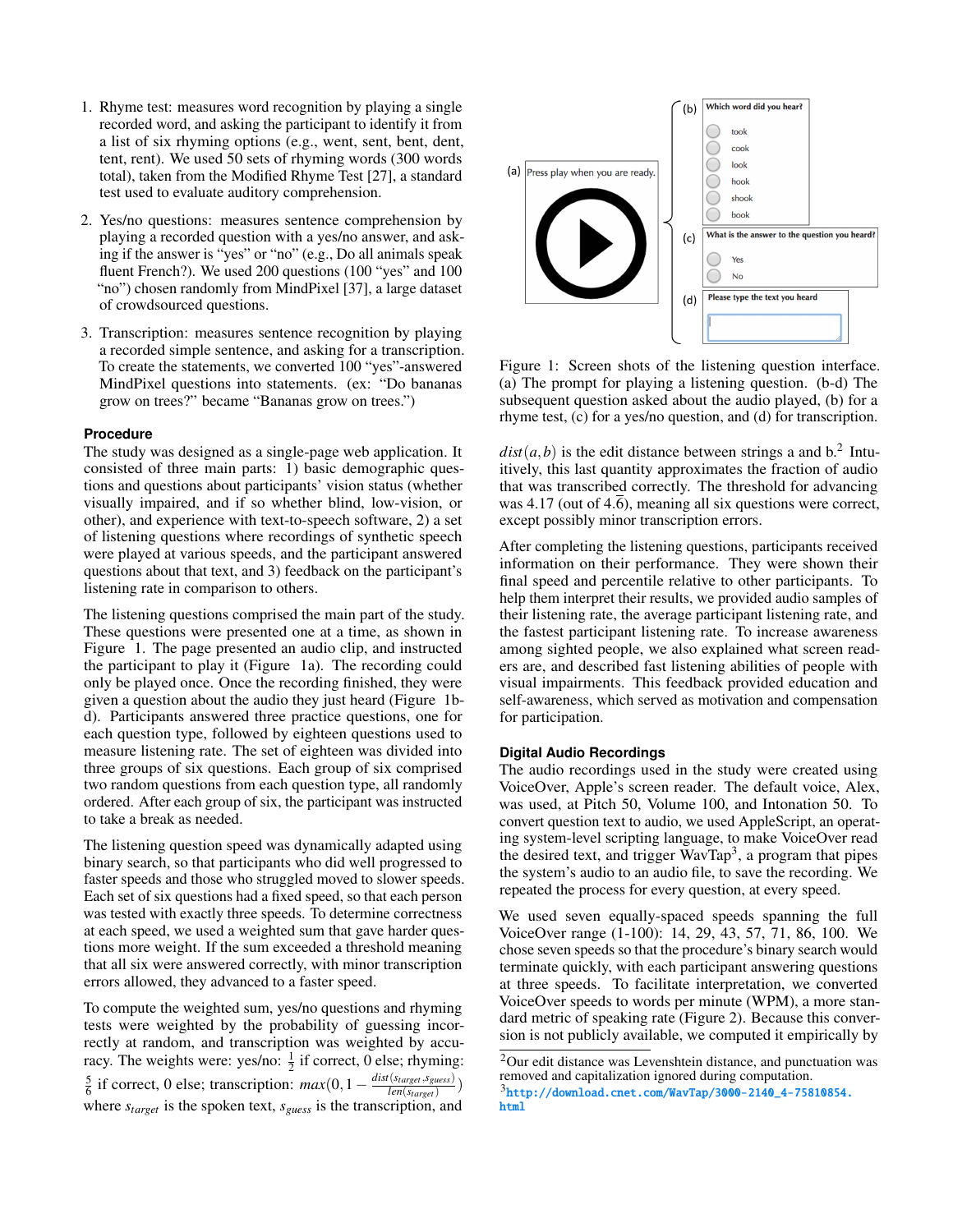<span id="page-4-0"></span>

Figure 2: VoiceOver speeds translated into words per minute, for the rhyme test questions (words) and for the transcription and yes/no questions (sentences). Typical human speaking rate 120-180 WPM corresponds to VoiceOver range 24-38.

timing VoiceOver reading our test questions. To normalize word length, we used total letters divided by five, the average English word length, as word number:  $WPM = \frac{\text{# letters}}{5 \times \text{time (min)}}$ .

Because VoiceOver pauses between sentences, we computed WPM separately for the rhyme tests, which are individual words, and for the transcription and yes/no questions, which are sentences. The growing difference between the two corpuses shows that pause length does not scale proportionally with the VoiceOver rate, and begins to dominate WPM at high VoiceOver speeds. We use WPM for full sentences (transcription and yes/no questions) to interpret results, for applicability to interactions with conversational agents and text-to-speech software speaking full sentences.

#### **Accessibility**

To ensure that all participants had as similar an experience as possible, we created a single interface made to be universally accessible. The site design was minimalistic, with no unnecessary visuals or interactions. To support non-visual navigation, we made the site compatible with screen readers, as described in the following paragraph. To facilitate clicking on targets, which can be diffcult for people with motor impairments or low vision, all targets were large (as shown in Figure [1\)](#page-3-0). To the best of our knowledge, the study is fully accessible to people with vision and motor impairments; we did not account for accessibility for people with hearing impairments as they were not eligible for this study.

To provide accessibility for blind and low-vision participants, all visual information was made available to screen readers. The page structure was made accessible by adding headings (e.g., <h1></h1>, etc.). Visual elements were made accessible by adding labels, aria-labels, and alternative text. To help ensure accessibility for different screen readers, we encoded visual information "redundantly" in multiple attributes, and tested the study with various screen readers and browsers.

To prevent output from the participant's screen reader from overlapping with a listening question, we incorporated a brief (1 second) pause at the beginning of each recording. The concern was that screen readers might announce that they are playing the audio at the same time the audio was playing, interfering with the study. This pause was created programmatically during the generation of the question recordings.

## **Measures**

Our main performance metric is Listening Rate, which we defne as the participant's fastest intelligible VoiceOver rate, as computed by our binary search procedure. Specifcally, we compute whether the fnal speed they heard was too slow (i.e., if they "passed" our weighted cutoff), and compute the subsequent speed at which binary search would arrive. For example, if the last speed they heard was 71, and they answered all six questions at that speed correctly, their Listening Rate is 78.5, halfway between 71 and 86 (which they previously failed). We created our own measure because measures from previous studies (e.g., [\[5\]](#page-8-7)), which advance participants through a range of speeds and provide statistics over the full range, do not apply; binary search tailors the study speeds to the participant, invalidating such comparisons.

We also measured question response time, which we used to eliminate outliers who took many standard deviations more time to answer questions than other participants. Participants with visual impairments were typically slower than sighted participants at answering, likely because they had to navigate the study using a screen reader to read aloud all answer choices and interface options, rather than by sight.

## **Participants**

The study was launched on LabintheWild with IRB approval. It was online for two months, during which 453 participants completed the study. Recruitment occurred through the LabintheWild site, Facebook posts, relevant email lists targeting screen reader users, and word-of-mouth. The completion rate was 74%. Basic participant demographics were:

- Age: 8-80, m=34, sd=15
- Gender: 257 (57%) female, 194 (43%) male,  $2$  (<1%) other.
- Vision status:  $310 (68\%)$  sighted,  $143 (32\%)$  visually impaired – 101 (71%) blind, 23 (16%) low-vision, 9 (6%) other, 10 (7%) undisclosed impairment.
- First language: 354 (78%) English, 99 (22%) other.

#### **RESULTS**

To answer the three questions guiding our study design, we 1) computed the overall Listening Rate distribution to determine which synthetic speech rates are typically intelligible 2) computed a linear regression analysis for the entire population to determine which demographic factors impact Listening Rate, and 3) computed a linear regression analysis for the visually impaired subpopulation to determine if and how experience with screen readers impacts ability to interpret fast, synthetic speech. We also examine extremely high performers to gain insight on outstanding listeners, and examine the impact of text complexity on intelligibility.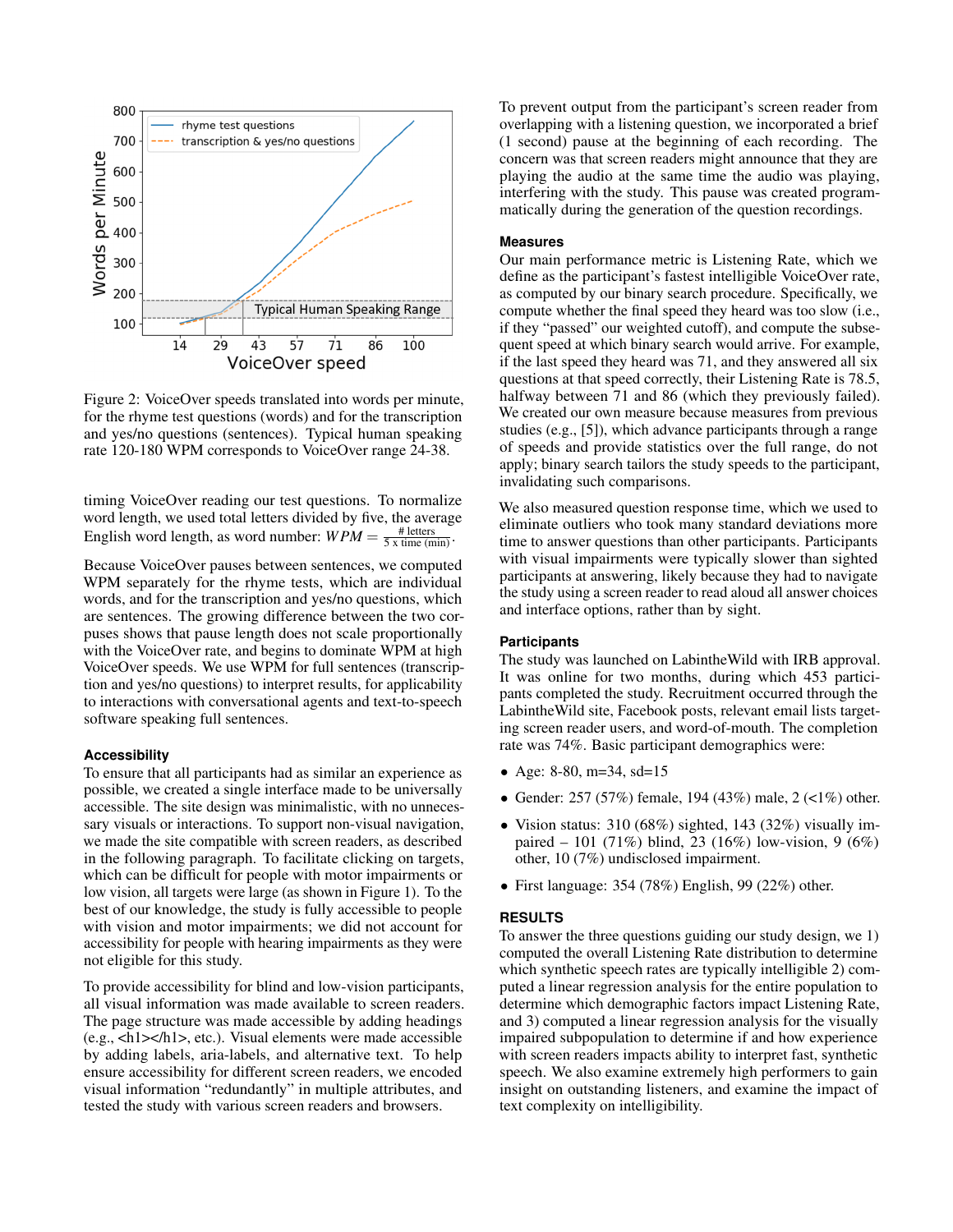## **Listening Rate Distribution**

To determine which synthetic speaking rates are typically intelligible, we computed the distribution of Listening Rates, shown in Figure [3.](#page-5-0) The distribution resembles a skewedright Gaussian distribution, and peaks at rates 57-71, with 28.5% of participants falling in this range. The mean Listening Rate was 56.8, which corresponds to 309 WPM. Given that people typically speak at a rate of 120-180 WPM, these results suggest that many people, if not most, can understand speech signifcantly faster than today's conversational agents with typical human speaking rates.

<span id="page-5-0"></span>

Figure 3: Histogram of Listening Rates for all participants. **Factors Impacting Listening Rate - Overall Population** 

To analyze which factors impact Listening Rate, we ran a linear regression analysis. We conducted a series of multiple regressions, and compared models using the Akaike information criterion (AIC) to determine which factors to include. The factors explored were: age, visual impairment, years of screen reader use, whether they use a screen reader in their daily lives, native language, and education level. We included the interaction between age and visual impairment as a covariate because young, visually impaired people have the opportunity to use technology and screen readers from a young age, unlike older generations, which could impact Listening Rate. Table [1](#page-5-1) provides the results of the linear regression model that minimized information loss.

<span id="page-5-1"></span>

| Variable              | Est.    | SE.  |         | $Pr(>\vert t \vert)$ |       |
|-----------------------|---------|------|---------|----------------------|-------|
| (Intercept)           | 54.99   | 3.24 | 17.00   | < 0.01               | ***   |
| $VI$ [yes]            | 26.30   | 5.23 | 5.03    | $-.001$              | ***   |
| Age                   | $-0.18$ | 0.08 | $-2.14$ | 0.033                | ∗     |
| Age $\times$ VI [yes] | $-0.56$ | 0.13 | $-4.15$ | $-.001$              | ***   |
| Native English [yes]  | 7.79    | 2.48 | 3.14    | 0.002                | $***$ |

Table 1: Linear regression predicting Listening Rate for all participants from demographic variables. Abbreviations: VI visually impaired, Est. estimate, SE standard error. Signifcance codes: \*\*\* < .001, \*\* < .01, \* < .05

The model shows that being visually impaired signifcantly impacts Listening Rate, increasing the predicted rate by 26.30. Age is also signifcant, though less so, with every year of age, the Listening Rate decreasing by .18. The interaction between age and visual impairment is strongly signifcant, meaning that age has a moderating effect on how much visual impairment boosts the predicted Listening Rate. Being a native English speaker also has a signifcant positive effect, increasing Listening Rate by 7.78. This model explains 12% of the variance in people's Listening Rates (multiple and adjusted  $R^2 = .12$ ).

To better understand the difference in Listening Rates between sighted and visually impaired participants, determined signifcant by our model, we examined the difference in Listening Rate distributions between the two groups. The histograms are shown, side-by-side, in Figure [4.](#page-5-2) The distribution for visually impaired participants appears shifted to the right. The mean Listening Rate for visually impaired participants was 60.6 (334 WPM) while for sighted participants it was 55.1 (297 WPM). The difference between these groups is statistically significant  $(t(451) = 2.4014, p = .0167)$ .

<span id="page-5-2"></span>

Figure 4: Histogram of Listening Rates, separated into visually impaired and sighted participant groups.

Given the signifcance of age and visual impairment as covariates, we explored the relationship of these two variables further. Figure [5](#page-6-0) shows the results, in a plot of Listening Rate vs. age for sighted and visually impaired groups. The fgure shows that while young (under 45), visually impaired participants typically had the highest Listening Rates, older (over 45), visually impaired participants typically had the lowest Listening Rates. Furthermore, age correlates signifcantly  $(p < 0.05)$  with lower Listening Rates for visually impaired participants  $(r = -0.439, p < 0.0001)$ , but not for sighted participants ( $r = -0.094, p = 0.098$ ).

# **Factors Impacting Listening Rate - Visually Impaired Population**

To better understand participants with visual impairments, and in particular why Listening Rate declines with age only among our visually impaired participants, we ran another linear regression to predict Listening Rate with only visually impaired participants. Again, we ran a series of multiple regressions,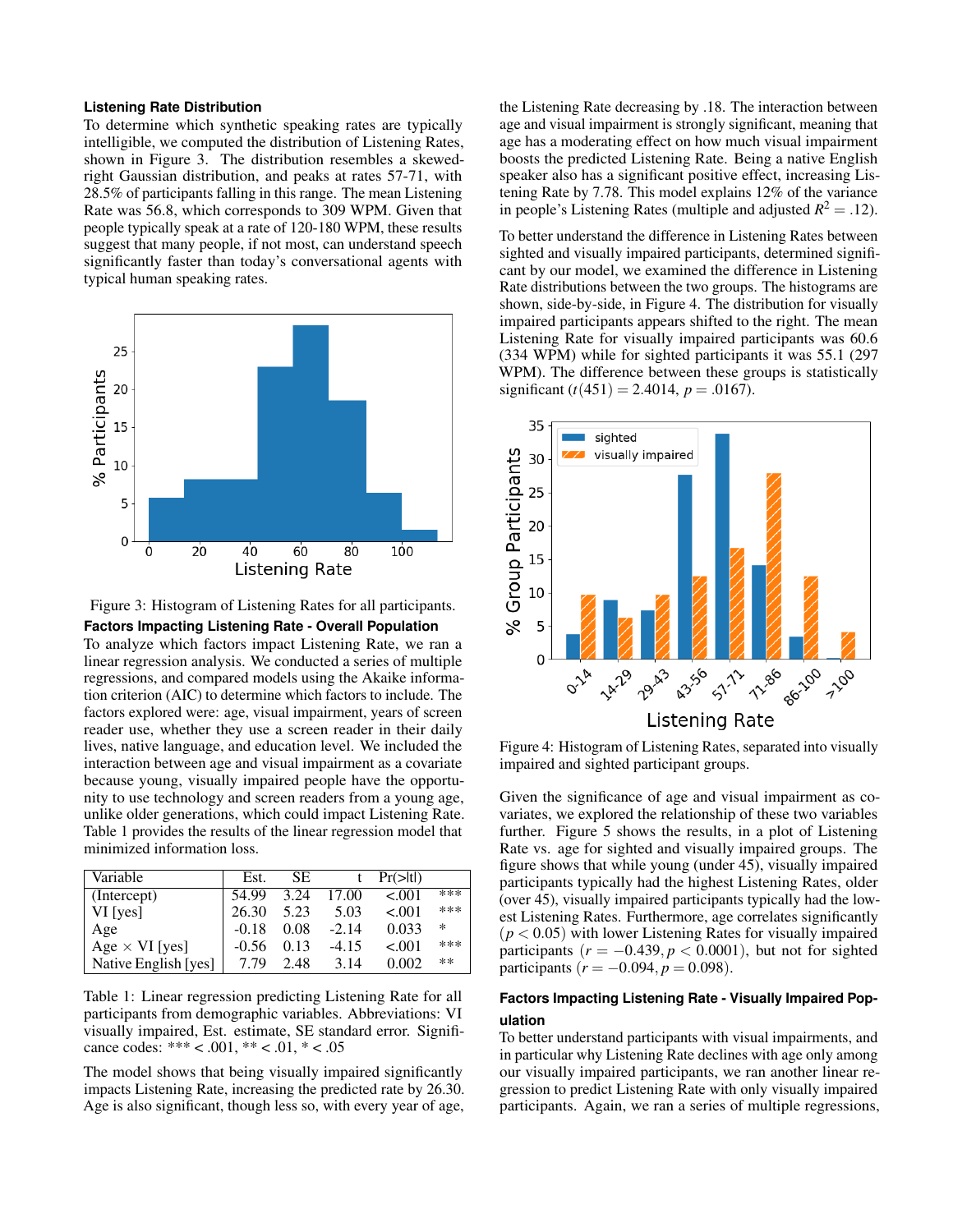<span id="page-6-0"></span>

Figure 5: Plot of age vs. Listening Rate, for visually impaired and sighted groups.

and compared models using AIC to determine which factors to include. The same factors were explored: age, visual impairment, years of screen reader use, whether they use a screen reader in their daily lives, native language, and education level. We included the interaction between age and years of screen reader use as a covariate to account for correlation between the two, with older participants having more experience. Table [2](#page-6-1) provides the model that minimized information loss.

<span id="page-6-1"></span>

| Variable              | Est.    | SE.  |         | $Pr(>\vert t \vert)$ |     |
|-----------------------|---------|------|---------|----------------------|-----|
| (Intercept)           | 58.12   | 7.04 | 8.26    | < 001                | *** |
| Age                   | $-0.21$ | 0.17 | $-1.23$ | 0.222                |     |
| <b>SR</b> Years       | 2.91    | 0.54 | 5.40    | $-.001$              | *** |
| Age $\times$ SR Years | $-0.06$ | 0.01 | $-5.13$ | < 001                | *** |

Table 2: Linear regression predicting Listening Rate for participants with visual impairments from demographic variables. Abbreviations: SR screen reader, Est. estimate, SE standard error. Significance codes: \*\*\* < .001, \*\* < .01, \* < .05

This model indicates that for every year of screen reader usage, we expect an increase in Listening Rate of 2.91. The negative covariance between age and screen reader usage indicates that with age, having used a screen reader for a longer time has less of an impact. It is likely that years of screen reader use is signifcant to the model for visually impaired participants, but not for the overall population, because a signifcantly higher percentage of visually impaired people use screen readers. Age and screen reader years are also correlated  $(r = .389, p <$ .001), meaning that by including age in the overall model, it captured some information about screen reader usage as well. This model accounts for 34% of the variance in the visually impaired population, (multiple  $R^2 = 0.34$ , adjusted  $R^2 = 0.31$ ), compared to the overall model's 12%, suggesting that it is a substantially better model for this subpopulation.

To further analyze the relationship between age and screen reader years, we examined screen reader adoption age. Given prior work suggesting that listening abilities are most adaptable at a young age (e.g., [\[66\]](#page-11-2)), combined with the lack of screen reader availability when older generations were young

and the possibility of becoming visually impaired later in life, we hypothesized that early adoption might differ across age, along with Listening Rate. As shown in Figure [6,](#page-6-2) adoption age does correlate with both age  $(r = .801, p < .001)$  and Listening Rate  $(r = -.421, p < .001)$ . These correlations suggests that age in and of itself might not account for the decline in Listening Rates for visually impaired participants. Rather, lack of exposure at a young age to screen readers and fast speaking rates might account for older generations' lower performance.

<span id="page-6-2"></span>

Figure 6: Scatterplot of age (years) vs. screen reader adoption age (years), with Listening Rate encoded in color, for our 123 visually impaired participants who use screen readers.

Choice of screen reader did not signifcantly impact Listening Rate. In particular, experience with VoiceOver, which was used in the study, compared to other screen readers was not statistically significant  $(t(115) = -.390, p = .697)$ . Our 123 screen reader users reported using screen readers in the following numbers: 95 VoiceOver, 86 JAWS, 74 NVDA, 26 TalkBack, 8 Window Eyes, 8 Other.<sup>4</sup>

#### **Super-listeners: The Top 1.5%**

Our study identifed a group of elite listeners, who answered all questions correctly at the highest available speed (VoiceOver speed 100), achieving a Listening Rate over 100. Specifically, 7 (1.5%) participants fell into this group. Six out of the seven were blind, representing 4% of visually impaired participants and 6% of blind participants, compared to  $\langle 1\% \rangle$  of the sighted population. To fnd out more about these super-listeners, we looked at their demographics. This group was generally young (all aged 23-35), blind (all but one), male (all but one), native English speakers (all but one). Note, however, that we cannot infer generalizability of these fndings given the small N.

Because this population's Listening Rate exceeds the range of speeds currently available on popular screen readers and many of these "super-listeners" are blind, they might beneft from an expanded set of speeds available on screen readers and text-tospeech software more generally. Additionally, if screen readers provided an expanded set of speeds, these people would be able to practice at speeds over 100, which could result in even higher Listening Rates.

<span id="page-6-3"></span><sup>&</sup>lt;sup>4</sup>Note that the sum exceeds total participants, as many participants used multiple screen readers.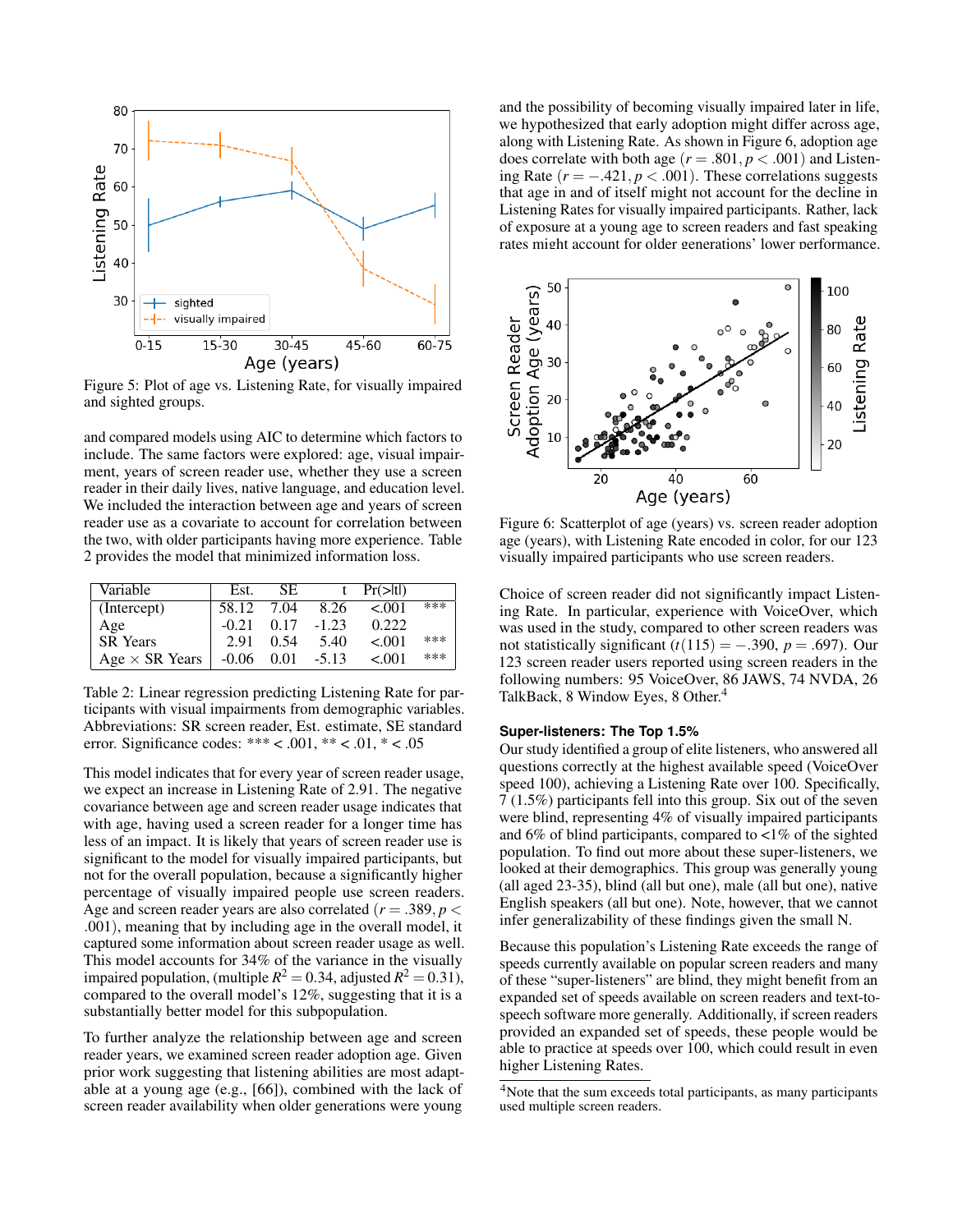## **Impact of Text Complexity**

To shed light on how conversational agents can adapt not only to users, but also to content, we analyzed the intelligibility of various content used in our study. Since equal numbers of questions from each of the three types were asked at each speed, we used accuracy as a metric for intelligibility. We found yes/no questions to be easiest (86% accuracy), followed by rhyme tests (84%), and transcription (82%).<sup>5</sup> We suspected that question length might impact accuracy due to fatigue, and found statistically significant correlations ( $p < 0.05$ ) between accuracy and question length for transcription ( $r = -0.039, p = 0.042$ ) and yes/no questions  $(r = -0.054, p = 0.005)$ . This difference in intelligibility for different question types and lengths suggests that different speaking rates are appropriate for different auditory interactions, and suggests room to optimize speaking rate for conversational agents based on both the participant and the content.

## **Possible Confounding Variables**

Because the study was run online, the environment and setup could vary between participants. To help control for these possible confounding variables, we recorded the participant's device when available, and asked them at the end of the study if they experienced any issues with environmental noise. Comparing groups with different setups and audio quality revealed no statistically signifcant differences, suggesting that environmental differences did not systematically skew results.

Specifcally, the difference in the distributions of devices used by sighted vs. visually impaired groups was not statistically signifcant, as computed by a chi-squared independence test  $(X^2 = 30.32, p = 0.60)$ . When asked if they experienced interfering environmental noise, 89% of sighted and 88.5% of visually impaired participants answered "no," with no statistical signifcance between the groups, as computed by a chi-squared independence test  $(X^2 < .01, p = .99)$ . The difference in Listening Rates between the groups who answered "yes" vs. "no" was not statistically significant  $(t(451) = -1.09, p = .27)$ .

It is possible that using a screen reader affected participants' memory of the original audio. To minimize the experiential difference, the interface design was simple, and all participants chose setups that best suited their abilities. Still, as reported above, visually impaired participants typically took longer to answer questions, likely due to screen reader usage [\[7\]](#page-8-9). The time required to navigate using a screen reader places the question audio farther in the past, making it harder to remember than it was for non-screen reader users. Despite this disadvantage, visually impaired participants signifcantly outperformed their sighted peers, reaffrming the fnding that visually impaired people typically have higher Listening Rates.

## **DISCUSSION**

This work provides the frst large, inclusive, online study on the intelligibility of fast, synthetic speech. Our large recruitment demonstrates the availability of volunteers for audio tasks, providing scalability for workflows based on human auditory work, such as real-time captioning. Our large number

of participants with visual impairments highlights the importance of inclusive design. We suggest that future large-scale studies and crowdwork platforms make their platforms and tasks accessible. Online studies and crowdwork could be important ways for blind and low-vision people to contribute to research as they may have fewer barriers to participating, for example not needing transportation to the study.

Based on the data collected, we presented models of human listening rates, which inform opportunities for conversational agents to tailor speaking rates to users. Overall, we found synthetic speech to be intelligible much faster than normal human spoken rates, suggesting there is room to optimize speaking rate for most users. Visually impaired participants typically understood faster speeds than sighted participants. For this user group, age is nuanced by how much experience they have using synthetic speech, suggesting that with practice and early exposure, the general population might achieve fast listening rates, and save themselves listening time. We also found that content impacts intelligibility at fxed speaking rates, indicating an opportunity for conversational agents to adapt speaking rate to both content and user.

The results also suggest that people with visual impairments might be better at certain jobs than their sighted counterparts, in particular time-sensitive auditory work. For example, visually impaired people might make the best real-time transcribers, stenographers, or translators. Given that many blind people are fast listeners and blind unemployment is high (as in many disabled communities), it might make sense to recruit and train blind workers for these jobs. A precedent exists in Belgium, where blind people were recruited to join the police detective force, and use their superior auditory skills to decipher wiretaps [\[8,](#page-8-10) [56\]](#page-10-23). While those blind detectives were recruited under the suspicion that they would do better auditory detective work, this study provides evidence that people with visual impairments are faster listeners, which will hopefully encourage further hiring efforts.

If conversational agents and fast listening are the future, it could be useful to build online training tools to help people become faster listeners. Based on our study results that early adoption of screen readers correlates with faster listening rates, practice during childhood might be particularly effective. Practice during adulthood could also beneft people who become visually impaired later in life (which is more common than congenital blindness), who lack experience with the fast, synthetic speech of screen readers. Tasks similar to those in our study could be used, though the process could also be gamifed to engage young children, similar to typing games that teach the player to type faster.

## **LIMITATIONS AND FUTURE WORK**

Our study design faces several limitations. The study was run online, so we could not supervise the procedures and were only able to recruit relatively tech-savvy people. Our questions also had limitations. We did not test long passages, and our rhyming tests consisted of individual words devoid of any context, which might not represent real-world use cases of fast synthetic speech. We tested a single synthetic voice, rather than multiple voices. The maximum speed was also

<span id="page-7-0"></span><sup>5</sup>Transcription accuracy was computed by the metric from the study procedure, edit distance divided by target string length.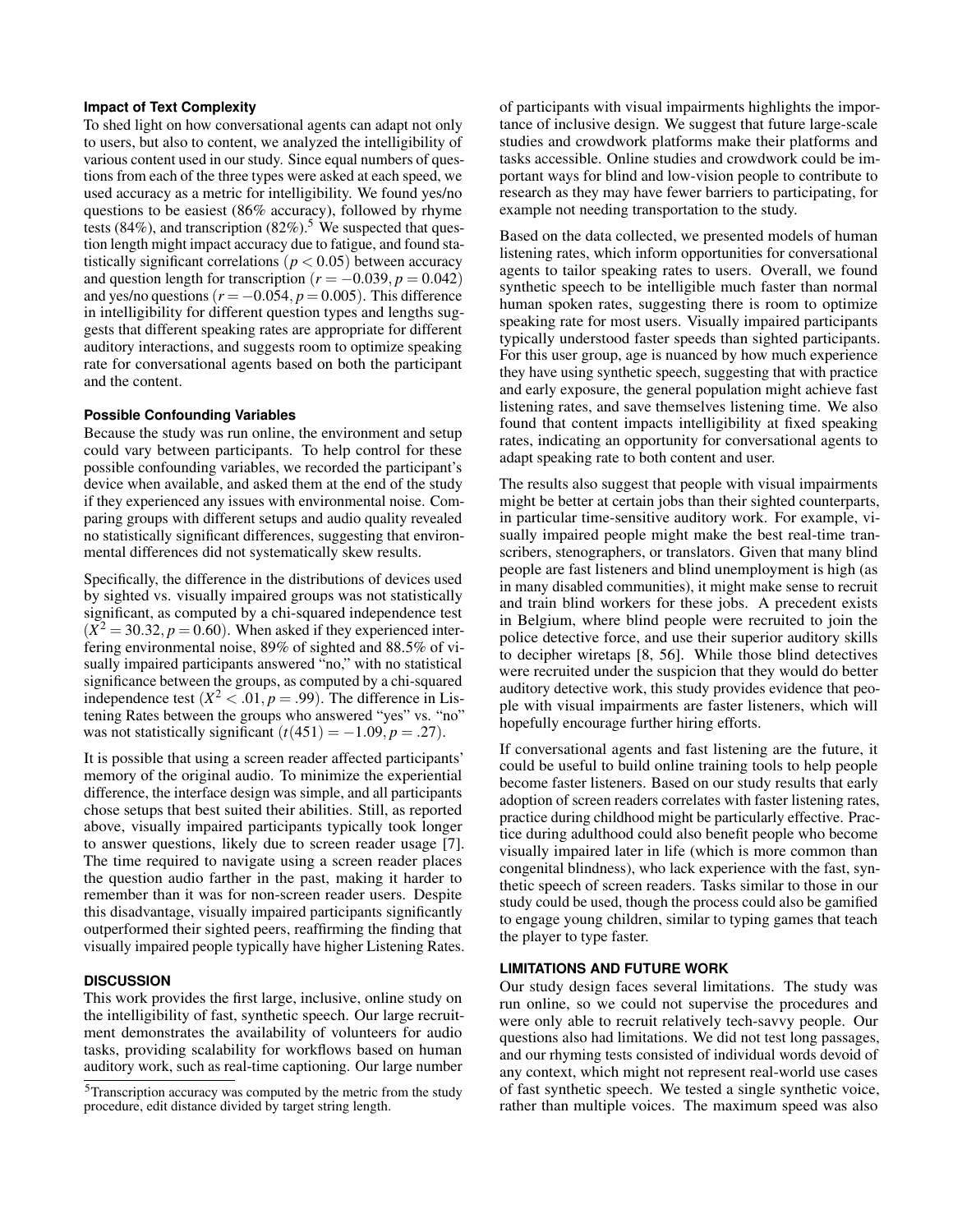capped at the maximum VoiceOver rate. Some participants answered all questions correctly at that rate, so we had no way of measuring their limits. However, this work demonstrated that crowdsourced studies can effectively recruit small elite subpopulations, suggesting that online studies can effectively evaluate the limits of human abilities in future work.

Ultimately, we envision a world where conversational agents dynamically adapt to their users and surroundings. Such a system could take into consideration a person's baseline listening rate. It could also consider the content being spoken, and information about the surroundings, including background noise level, and whether the user is multitasking while they are listening. For example, a GPS system might speak more slowly during rush-hour traffc, or a screen reader might speed up for easy passages. To dynamically adapt to the user and environment, future studies on people's listening rates that manipulate various parameters are needed.

In particular, exploring the impact of more parameters on intelligibility will be needed to make conversational agents that intelligently adapt speaking rates. For example, there might be a difference between a person's maximum intelligible rate, which we measured, and their comfortable listening rate. In other words, people might prefer slower rates than what is physically possible. They also might fatigue after listening at a high rate for an extended period of time, needing the conversational agent to adapt. Consequently, maximal sustainable speeds might be lower than what we measured.

Other potential future work using this study as a model could focus on sound localization, contributing to the development of virtual reality and richer sound systems. Like fast listening, sound localization is a task on which people with visual impairments outperform their sighted peers. A similarly inclusive, online study could shed light on people's abilities to localize various sounds in various environments, learning from the abilities of people with visual impairments.

## **CONCLUSION**

In this work, we presented the frst large-scale study of human listening rates, with the aim of informing the optimization of speech rate for conversational agents. By conducting a volunteer-based online study, we were able to reach a larger participant pool than previous studies. By making it accessible, we also reached a larger number of people with visual impairments, many of whom had experience with fast, synthetic speech. The study results show that people with visual impairments are typically the fastest listeners, in particular those exposed to screen readers at a young age. These results suggest that in optimizing conversational agent speech rate, an expanded set of speech rates should be considered, as well as tailoring to the individual user and content.

More importantly, this work demonstrates that people with disabilities have incredible abilities and personal experiences which can inspire design, as previous research shows. A main takeaway of this project is to not view people with visual impairments primarily as consumers of assistive technologies; rather, recognize that they can inspire new avenues for humanconversational agent interactions. Recognizing important contributions of blind people beyond their necessary perspective for accessibility improvements is an important step toward further integrating blind people into research and design.

## **ACKNOWLEDGEMENTS**

We thank Daniel Snitkovskiy for development work on the study, and note NSF grants IIS-1651487 and IIS-1702751.

## <span id="page-8-4"></span>**REFERENCES**

- 1. NV Access. 2017. NVDA 2017. <http://www.nvaccess.org/>. (2017). (Accessed 2017-09-02).
- <span id="page-8-1"></span>2. Gerry TM Altmann (Ed.). 1995. *Cognitive Models of Speech Processing: Psycholinguistic and Computational Perspectives*. MIT Press.
- <span id="page-8-6"></span>3. Amir Amedi. 2004. *Visual and Multisensory Processing and Plasticity in the Human Brain*. PhD thesis. Hebrew University, Jerusalem, Israel.
- <span id="page-8-5"></span>4. Apple. 2017. VoiceOver. <http://www.apple.com/accessibility/mac/vision/>. (2017). (Accessed 2017-09-02).
- <span id="page-8-7"></span>5. Chieko Asakawa, Hironobu Takagi, Shuichi Ino, and Tohru Ifukube. 2003. Maximum Listening Speeds for the Blind. In *Proc. of the International Conference on Auditory Display (ICAD)*. 276–279.
- <span id="page-8-8"></span>6. Marialena Barouti, Konstantinos Papadopoulos, and Georgios Kouroupetroglou. 2013. Synthetic and Natural Speech Intelligibility in Individuals with Visual Impairments: Effects of Experience and Presentation Rate. In *European AAATE Conference*. Vilamoura, Portugal, 695–699.
- <span id="page-8-9"></span>7. Jeffrey P. Bigham, Anna C. Cavender, Jeremy T. Brudvik, Jacob O. Wobbrock, and Richard E. Ladner. 2007. WebinSitu: A Comparative Analysis of Blind and Sighted Browsing Behavior. In *Proceedings of the International ACM SIGACCESS Conference on Computers & Accessibility (ASSETS)*. ACM, 51–58.
- <span id="page-8-10"></span>8. Dan Bilefsky. 2007. In Fight Against Terror, Keen Ears Undistracted by Sight. [http://www.nytimes.com/2007/11/](http://www.nytimes.com/2007/11/17/world/europe/17vanloo.html?mcubz=1) [17/world/europe/17vanloo.html?mcubz=1](http://www.nytimes.com/2007/11/17/world/europe/17vanloo.html?mcubz=1). (November 2007).
- <span id="page-8-3"></span>9. Alan Black and Nick Campbell. 1995. Optimising Selection of Units from Speech Databases for Concatenative Synthesis. European Speech Communication Association (ESCA), Madrid, Spain, 581–584.
- <span id="page-8-0"></span>10. Yevgen Borodin, Jeffrey P Bigham, Glenn Dausch, and IV Ramakrishnan. 2010. More than Meets the Eye: a Survey of Screen-Reader Browsing Strategies. In *Proceedings of the International Cross-Disciplinary Conference on Web Accessibility (W4A)*. ACM, Article 13. 1–10.
- <span id="page-8-2"></span>11. Ronald A Cole and Jola Jakimik. 1980. A Model of Speech Perception. *Perception and Production of Fluent Speech* (1980), 133–163.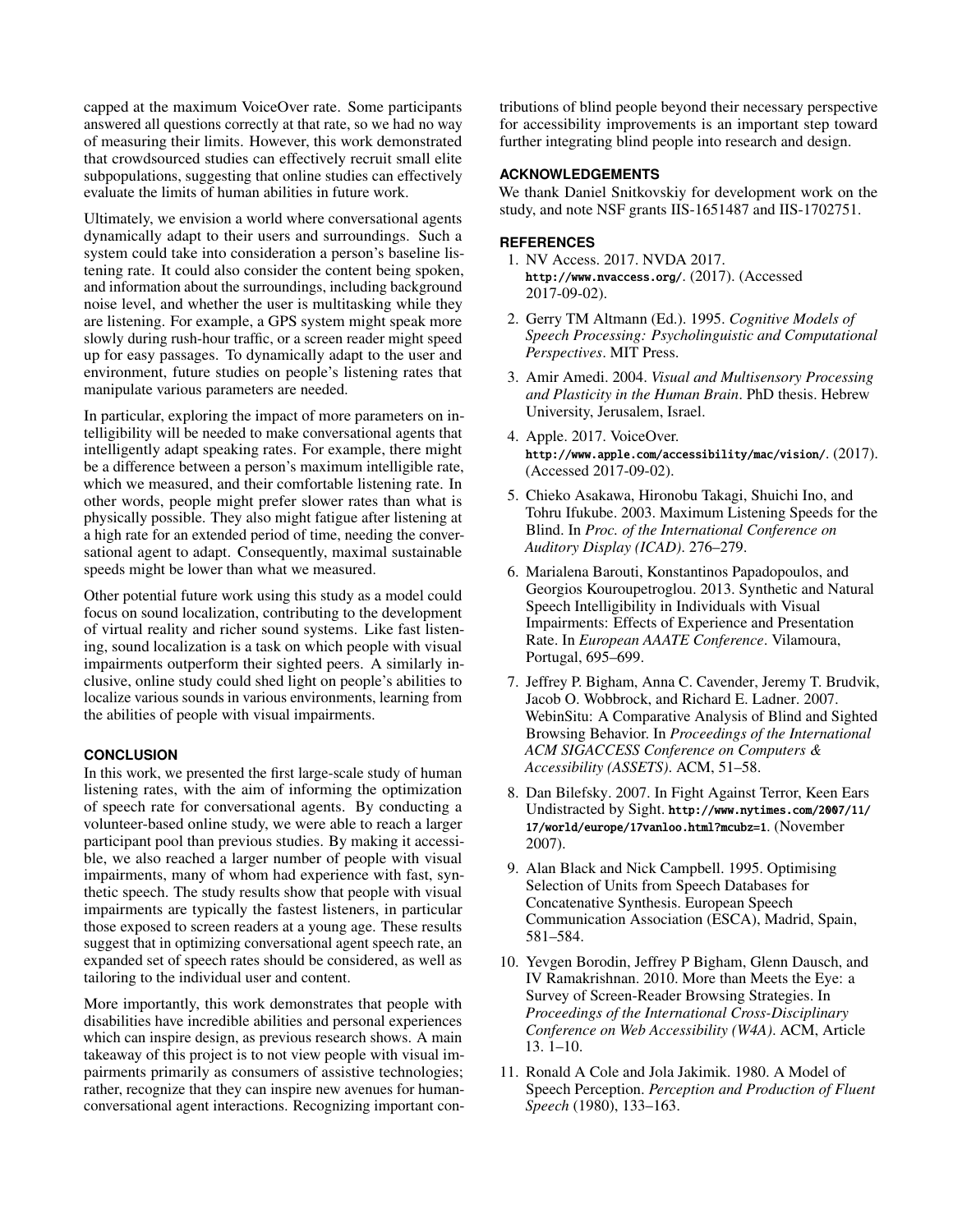- <span id="page-9-5"></span>12. Delphine Dahan. 2010. The Time Course of Interpretation in Speech Comprehension. *Current Directions in Psychological Science* 19, 2 (2010), 121–126.
- <span id="page-9-20"></span>13. Çağatay Demiralp, Michael S Bernstein, and Jeffrey Heer. 2014. Learning Perceptual Kernels for Visualization Design. *IEEE Transactions on Visualization and Computer Graphics* 20, 12 (2014), 1933–1942.
- <span id="page-9-16"></span>14. Emerson Foulke and Thomas G Sticht. 1969. Review of Research on the Intelligibility and Comprehension of Accelerated Speech. *Psychological Bulletin* 72, 1 (1969), 50–62.
- <span id="page-9-24"></span>15. Wikimedia Foundation. 2001. Wikipedia. <http://www.wikipedia.org/>. (2001). (Accessed 2017-09-03).
- <span id="page-9-0"></span>16. M Furmankiewicz, A Sołtysik-Piorunkiewicz, and P Ziuzianski. 2014. Artificial Intelligence Systems for Knowledge Management in E-Health: the Study of Intelligent Software Agents. *Latest Trends on Systems* 2 (2014), 551–556.
- <span id="page-9-19"></span>17. Laura Germine, Ken Nakayama, Bradley C Duchaine, Christopher F Chabris, Garga Chatterjee, and Jeremy B Wilmer. 2012. Is the Web as good as the lab? Comparable performance from Web and lab in cognitive/perceptual experiments. *Psychonomic Bulletin & Review* 19, 5 (2012), 847–857.
- <span id="page-9-8"></span>18. Google. 2017a. ChromeVox Version 52. <http://www.chromevox.com/>. (2017). (Accessed 2017-09-02).
- <span id="page-9-9"></span>19. Google. 2017b. TalkBack. [http://play.google.com/store/apps/details?id=com.](http://play.google.com/store/apps/details?id=com.google.android.marvin.talkback&hl=en) [google.android.marvin.talkback&hl=en](http://play.google.com/store/apps/details?id=com.google.android.marvin.talkback&hl=en). (2017). (Accessed 2017-09-03).
- <span id="page-9-10"></span>20. Frédéric Gougoux, Franco Lepore, Maryse Lassonde, Patrice Voss, Robert J Zatorre, and Pascal Belin. 2004. Neuropsychology: Pitch Discrimination in the Early Blind. *Nature* 430 (2004), 309–310.
- <span id="page-9-1"></span>21. Arthur C Graesser. 2016. Conversations with AutoTutor Help Students Learn. *International Journal of Artifcial Intelligence in Education* 26, 1 (2016), 124–132.
- <span id="page-9-17"></span>22. João Guerreiro and Daniel Gonçalves. 2015. Faster Text-to-Speeches: Enhancing Blind People's Information Scanning with Faster Concurrent Speech. In *Proceedings of the International ACM SIGACCESS Conference on Computers & Accessibility (ASSETS)*. ACM, 3–11.
- <span id="page-9-11"></span>23. Roy H Hamilton, Alvaro Pascual-Leone, and Gottfried Schlaug. 2004. Absolute Pitch in Blind Musicians. *Neuroreport* 15, 5 (2004), 803–806.
- <span id="page-9-21"></span>24. Jeffrey Heer and Michael Bostock. 2010. Crowdsourcing Graphical Perception: Using Mechanical Turk to Assess Visualization Design. In *Proceedings of the SIGCHI Conference on Human Factors in Computing Systems (CHI)*. ACM, 203–212.
- <span id="page-9-18"></span>25. John J Horton, David G Rand, and Richard J Zeckhauser. 2011. The Online Labyoratory: Conducting Experiments in a Real Labor Market. *Experimental Economics* 14, 3 (2011), 399–425.
- <span id="page-9-15"></span>26. Kirsten Hötting and Brigitte Röder. 2009. Auditory and Auditory-Tactile Processing in Congenitally Blind Humans. *Hearing Research* 258, 1 (2009), 165–174.
- <span id="page-9-25"></span>27. Arthur S. House, Carl Williams, Michael H.L. Hecker, and Karl D. Kryter. 1963. Psychoacoustic Speech Tests: A Modifed Rhyme Test. *The Journal of the Acoustical Society of America* 35, 11 (1963), 1899–1899.
- <span id="page-9-14"></span>28. Tim Hull and Heather Mason. 1995. Performance of Blind Children on Digit-Span Tests. *Journal of Visual Impairment & Blindness* 89, 2 (1995), 166–169.
- <span id="page-9-23"></span>29. Stack Exchange Inc. 2008. Stack Overfow. <http://stackoverflow.com/>. (2008). (Accessed 2017-09-03).
- <span id="page-9-6"></span>30. Kenzo Ishizaka and James L Flanagan. 1972. Synthesis of Voiced Sounds From a Two-Mass Model of the Vocal Cords. *Bell Labs Technical Journal* 51, 6 (1972), 1233–1268.
- <span id="page-9-12"></span>31. Andrew J Kolarik, Silvia Cirstea, Shahina Pardhan, and Brian CJ Moore. 2014. A Summary of Research Investigating Echolocation Abilities of Blind and Sighted Humans. *Hearing Research* 310 (2014), 60–68.
- <span id="page-9-22"></span>32. Walter S Lasecki, Raja Kushalnagar, and Jeffrey P Bigham. 2014. Legion Scribe: Real-Time Captioning by Non-Experts. In *Proceedings of the International ACM SIGACCESS Conference on Computers & Accessibility (ASSETS)*. ACM, 303–304.
- <span id="page-9-7"></span>33. Jonathan Lazar, Aaron Allen, Jason Kleinman, and Chris Malarkey. 2007. What Frustrates Screen Reader Users on the Web: A Study of 100 Blind Users. *International Journal of Human-Computer Interaction* 22, 3 (2007), 247–269.
- <span id="page-9-3"></span>34. William D Marslen-Wilson. 1987. Functional Parallelism in Spoken Word-Recognition. *Cognition* 25, 1 (1987), 71–102.
- <span id="page-9-2"></span>35. William D Marslen-Wilson and Alan Welsh. 1978. Processing Interactions and Lexical Access During Word Recognition in Continuous Speech. *Cognitive Psychology*  10, 1 (1978), 29–63.
- <span id="page-9-4"></span>36. James L McClelland and Jeffrey L Elman. 1986. The TRACE Model of Speech Perception. *Cognitive Psychology* 18, 1 (1986), 1–86.
- <span id="page-9-26"></span>37. Chris McKinstry, Rick Dale, and Michael J Spivey. 2008. Action Dynamics Reveal Parallel Competition in Decision Making. *Psychological Science* 19, 1 (2008), 22–24.
- <span id="page-9-13"></span>38. Helena Merriman. 2016. The Blind Boy Who Learned to See with Sound. <http://www.bbc.com/news/disability-35550768>. (February 2016).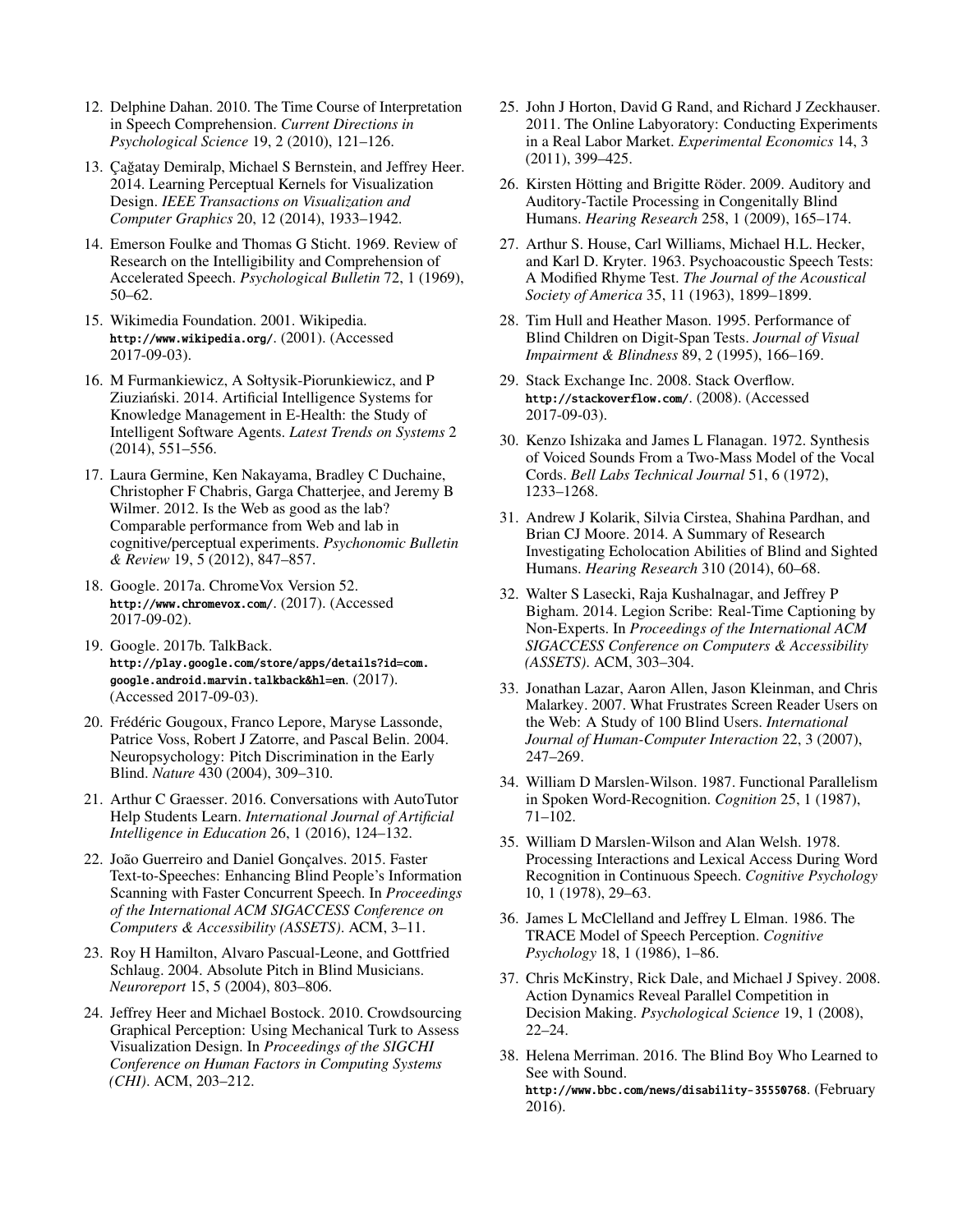- <span id="page-10-7"></span>39. GW Micro. 2017. Window-Eyes. <http://www.gwmicro.com/Window-Eyes/>. (2017). (Accessed 2017-09-02).
- <span id="page-10-8"></span>40. Norman Miller, Geoffrey Maruyama, Rex J Beaber, and Keith Valone. 1976. Speed of Speech and Persuasion. *Journal of Personality and Social Psychology* 34, 4 (1976), 615–624.
- <span id="page-10-17"></span>41. Anja Moos and Jürgen Trouvain. 2007. Comprehension of Ultra-Fast Speech–Blind vs. "Normally Hearing" Persons. In *Proceedings of the International Congress of Phonetic Sciences (ICPhS)*. Saarland University Saarbrücken, Germany, 677–680.
- <span id="page-10-4"></span>42. Eric Moulines and Francis Charpentier. 1990. Pitch-Synchronous Waveform Processing Techniques for Text-to-Speech Synthesis Using Diphones. *Speech Communication* 9, 5-6 (1990), 453–467.
- <span id="page-10-0"></span>43. NYU. 2015. Beyond Braille: A History of Reading by Ear. [http://www.nyu.edu/about/news-publications/news/](http://www.nyu.edu/about/news-publications/news/2015/january/mara-mills-blind-reading.html) [2015/january/mara-mills-blind-reading.html](http://www.nyu.edu/about/news-publications/news/2015/january/mara-mills-blind-reading.html). (January 2015).
- <span id="page-10-21"></span>44. Gabriele Paolacci, Jesse Chandler, and Panagiotis G Ipeirotis. 2010. Running Experiments on Amazon Mechanical Turk. *Judgment and Decision Making* 5, 5 (2010), 411–419.
- <span id="page-10-18"></span>45. Konstantinos Papadopoulos and Eleni Koustriava. 2015. Comprehension of Synthetic and Natural Speech: Differences among Sighted and Visually Impaired Young Adults. *Proceedings of the International Conference on Enabling Access for Persons with Visual Impairment (ICEAPVI)* (2015), 147–151.
- <span id="page-10-2"></span>46. Ville Pulkki and Matti Karjalainen. 2015. *Communication Acoustics: An Introduction to Speech, Audio and Psychoacoustics*. John Wiley & Sons.
- <span id="page-10-1"></span>47. Katharina Reinecke and Krzysztof Z. Gajos. 2015. LabintheWild: Conducting Large-Scale Online Experiments with Uncompensated Samples. In *Proceedings of the ACM Conference on Computer Supported Cooperative Work & Social Computing (CSCW)*. ACM, 1364–1378.
- <span id="page-10-13"></span>48. Brigitte Röder, Lisa Demuth, Judith Streb, and Frank Rösler. 2003. Semantic and Morpho-Syntactic Priming in Auditory Word Recognition in Congenitally Blind Adults. *Language and Cognitive Processes* 18, 1 (2003), 1–20.
- <span id="page-10-16"></span>49. Brigitte Röder and Frank Rösler. 2003. Memory for Environmental Sounds in Sighted, Congenitally Blind and Late Blind Adults: Evidence for Cross-Modal Compensation. *International Journal of Psychophysiology* 50, 1 (2003), 27–39.
- <span id="page-10-11"></span>50. Brigitte Röder, Frank Rösler, Erwin Hennighausen, and Fritz Näcker. 1996. Event-Related Potentials During Auditory and Somatosensory Discrimination in Sighted and Blind Human Subjects. *Cognitive Brain Research* 4, 2 (1996), 77–93.
- <span id="page-10-15"></span>51. Brigitte Röder, Oliver Stock, Siegfried Bien, Helen Neville, and Frank Rösler. 2002. Speech Processing Activates Visual Cortex in Congenitally Blind Humans. *European Journal of Neuroscience* 16, 5 (2002), 930–936.
- <span id="page-10-10"></span>52. Brigitte Roder, Wolfgang Teder-Salejarvi, Anette Sterr, Frank Rosler, and others. 1999. Improved auditory spatial tuning in blind humans. *Nature* 400, 6740 (1999), 162.
- <span id="page-10-9"></span>53. David A Ross, Ingrid R Olson, and John C Gore. 2003. Cortical plasticity in an early blind musician: an fMRl study. *Magnetic resonance imaging* 21, 7 (2003), 821–828.
- <span id="page-10-3"></span>54. Diemo Schwarz, Grégory Beller, Bruno Verbrugghe, and Sam Britton. 2006. Real-Time Corpus-Based Concatenative Synthesis with CataRT. In *Proceedings of the International Conference on Digital Audio Effects (DAFx)*. 279–282.
- <span id="page-10-6"></span>55. Freedom Scientifc. 2006. JAWS 18. <http://www.freedomscientific.com/>. (2006). (Accessed 2017-09-02).
- <span id="page-10-23"></span>56. Claire Soares. 2007. Move over Poirot: Belgium Recruits Blind Detectives to Help Fight Crime. [http://www.independent.co.uk/news/world/europe/move](http://www.independent.co.uk/news/world/europe/move-over-poirot-belgium-recruits-blind-detectives-to-help-fight-crime-5337339.html)[over-poirot-belgium-recruits-blind-detectives-to](http://www.independent.co.uk/news/world/europe/move-over-poirot-belgium-recruits-blind-detectives-to-help-fight-crime-5337339.html)[help-fight-crime-5337339.html](http://www.independent.co.uk/news/world/europe/move-over-poirot-belgium-recruits-blind-detectives-to-help-fight-crime-5337339.html). (November 2007).
- <span id="page-10-19"></span>57. Amanda Stent, Ann Syrdal, and Taniya Mishra. 2011. On the Intelligibility of Fast Synthesized Speech for Individuals with Early-Onset Blindness. In *Proceedings of the International ACM SIGACCESS Conference on Computers & Accessibility (ASSETS)*. ACM, 211–218.
- <span id="page-10-12"></span>58. Santani Teng, Amrita Puri, and David Whitney. 2012. Ultrafne Spatial Acuity of Blind Expert Human Echolocators. *Experimental Brain Research* 216, 4 (2012), 483–488.
- <span id="page-10-14"></span>59. Hugo Théoret, Lotfi Merabet, and Alvaro Pascual-Leone. 2004. Behavioral and Neuroplastic Changes in the Blind: Evidence for Functionally Relevant Cross-Modal Interactions. *Journal of Physiology-Paris* 98, 1 (2004), 221–233.
- <span id="page-10-5"></span>60. Keiichi Tokuda, Takayoshi Yoshimura, Takashi Masuko, Takao Kobayashi, and Tadashi Kitamura. 2000. Speech Parameter Generation Algorithms for HMM-Based Speech Synthesis. In *Proceedings of the IEEE International Conference on Acoustics, Speech, and Signal Processing*, Vol. 3. IEEE, 1315–1318.
- <span id="page-10-20"></span>61. Jürgen Trouvain. 2007. On the Comprehension of Extremely Fast Synthetic Speech. *Saarland Working Papers in Linguistics (SWPL)* 1 (2007), 5–13.
- <span id="page-10-22"></span>62. Aditya Vashistha, Pooja Sethi, and Richard Anderson. 2017. Respeak: A Voice-based, Crowd-powered Speech Transcription System. In *Proceedings of the SIGCHI Conference on Human Factors in Computing Systems (CHI)*. ACM, 1855–1866.